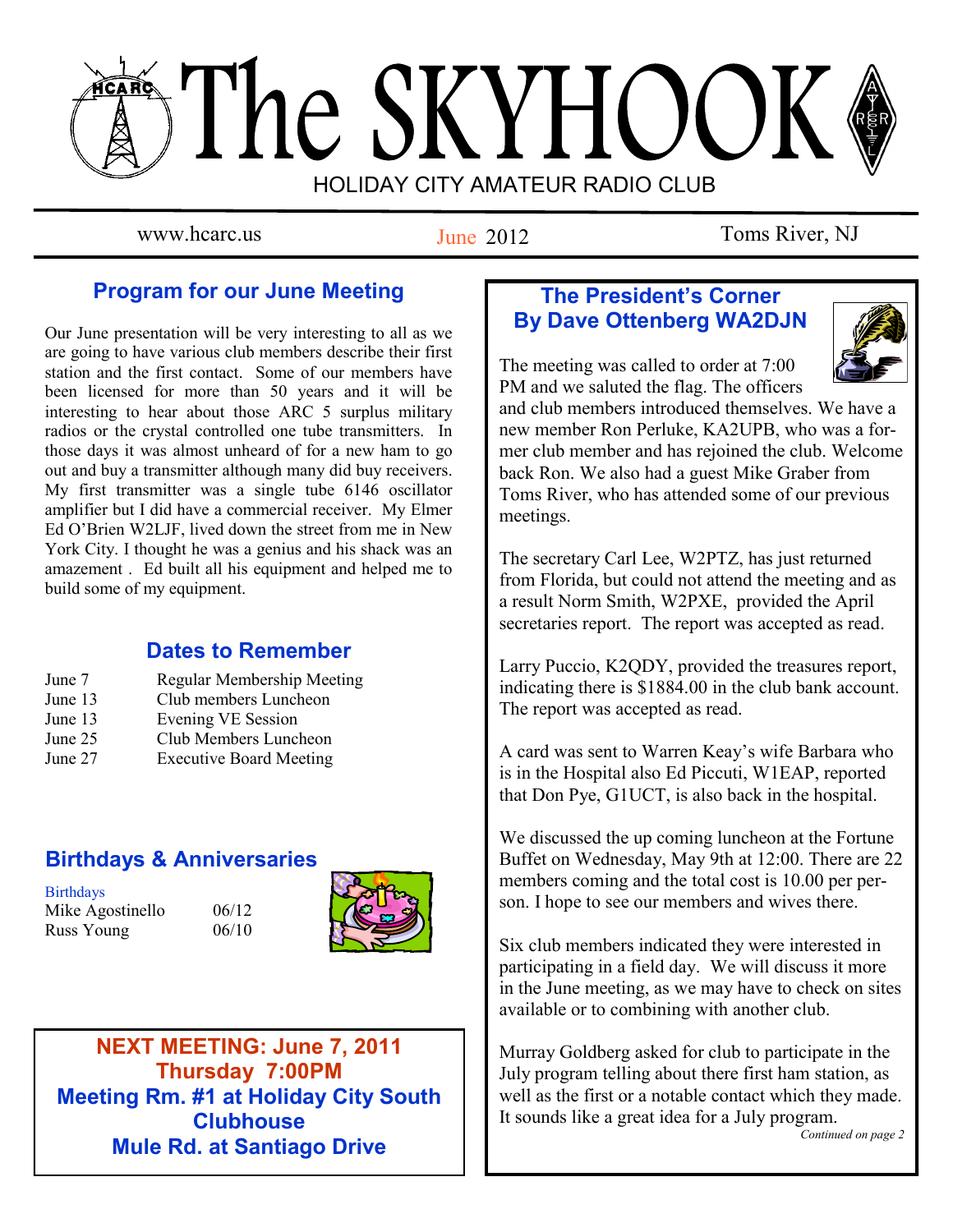#### *Continued from page 1*

We had our 50/50 drawing, there were two winners and then broke for cake and coffee. I want to thank my wife Sandy for making a nice cake for the meeting.

This month's presentation was provided by Murray Goldberg, KD2IN, who showed some videos about hams erecting antennas in various communities and the reaction the neighbor's had to them. The videos also contained some of the various town reactions to court cases brought by the neighbors.

73 for now and see you at our next meeting.

Dave Ottenberg WA2DJN

## **Serendipity ?**

Dr. Uwe Jeager, DJ9HX, a German national also holds an American extra class license, K2HX. Prior to taking the tests in Germany (including 20 wpm cw, at the time), he asked, during a casual 20 M ssb QSO we were having, if he could

use my address for the issuance of his American license by the FCC. The answer was "yes". This was the only time we ever communicated via radio, although we have exchanged

e-mail over these 10 or more years.

Recently, Uwe was a member of a 7 man DX'pedition team that activated Manihiki Island in the North Cook Island Group. Their call sign was E51M. I made contacts with them on 12 M and 40 M phone. I received an e-mail from Uwe acknowledging that both contacts were in their log. Both times it was he who was on the microphone on the other end.

What are the odds for such a happening ? I should start playing the lottery.

Hi !! Stan KB2PD

## **HCARC Official Badge Ordering**

The club's official badge maker is the Capital Engraving Co. in Longview, WA. To order a badge, simply call Capital at 1- 800-628-4985 after 1PM M-F. All that is required is to give your call and first name and your mail address. Use your credit card to pay. Cost is \$12.50 plus \$2 S&H. Al Ross WA7UQE will take care of you and create an official logo and club name on your personal badge.

#### *Our VE Crew*

Murray KD2IN, John K2JWH, Ed W1EAP, Larry K2QDY, Jamie W2QO, John KQ4WR, Stan KB2PD Steve N2WLH, Kevin W2FA, Ed WA2NDA, Walter KC2LFD.

#### **CLUB COMMITTEES**

*Refreshments:* Carl W2PTZ *www.hcarc.us Webmaster*: Steve N2WLH, Carl W2PTZ *Publicity:* Ed W1EAP *Programs*: Murray KD2IN *Sunshine*: Dave WA2DJN *Event Food Committee*: Murray *Field Day*: Larry K2QDY *VE Sessions*: Larry K2QDY plus the 'crew' *Skyhook*: Larry K2QDY *Funds Raising*: Vacant *Membership*: Murray KD2IN

# HOLIDAY CITY AMATEUR RADIO CLUB

Toms River, New Jersey

|                        | Web Site www.hcarc.us |       |                     |
|------------------------|-----------------------|-------|---------------------|
| President              | Vacant                |       |                     |
| Vice President         | Dave Ottenberg        |       | WA2DJN 732 505 5953 |
| Secretary              | Carl Lee              | W2PTZ | 732 237-2421        |
| Treasurer              | Larry Puccio          |       | K2ODY 732-349-2950  |
| <b>Executive Board</b> | Don Smith             | W2III | 732-505-4821        |
| <b>Executive Board</b> | Vacant                |       |                     |
| <b>Executive Board</b> | John Roberts          |       | KO4WR 732 350-1162  |
| <b>Executive Board</b> | Vacant                |       |                     |
| W2HC Trustee           | Don Smith             | W2III | 732-505-4821        |
|                        |                       |       |                     |

Membership is open to all interested persons. Ham license is not required. Dues are \$20.00 per year, payable Jan. 1st . Members joining during the year will have the dues prorated. Family membership \$30.00

------------------------------------------- Meetings are held on the first Thursday of every month, at 7:00 pm. Location: Meeting Room #1 in the Holiday City South Clubhouse. Directions: Go to Mule Rd. and to the corner of Santiago Drive. Turn into Santiago Dr., then into the parking lot in front of the pool. Enter bldg. on right.

> The SKYHOOK is published monthly. Editor and Publisher:

Larry Puccio K2QDY phone: 732 349-2950 E-mail lpuccio1@comcast.net<br>Send all newsletter items to: Larry Puccio 22 Sabinas Street Larry Puccio 22 Sabinas Street Toms River, NJ 08757-6445

------------------------------------------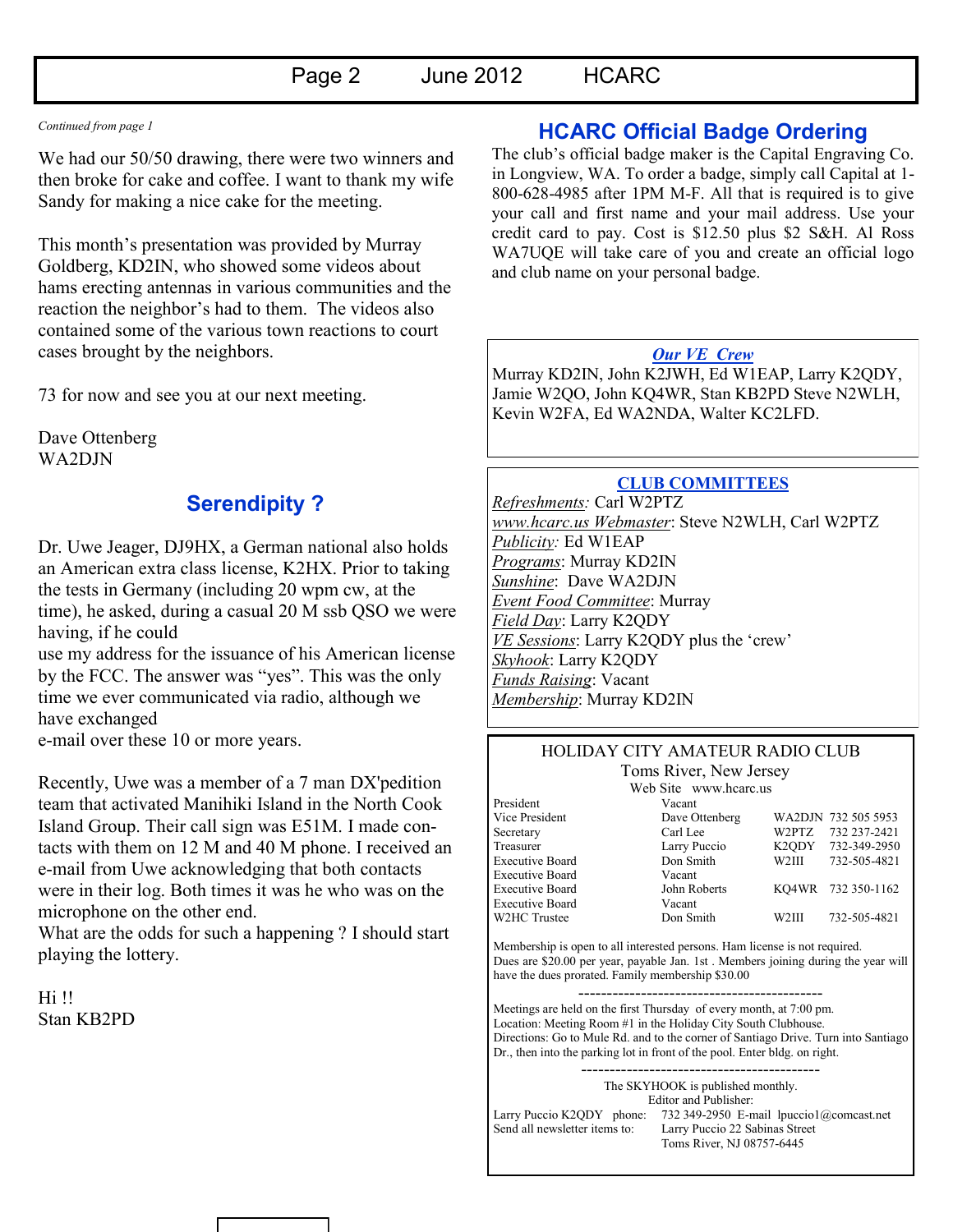## **The Guglielmo Marconi Story Some History of Marconi in New Jersey**

The New Jersey area is rich in the history and the pioneering work of radio communications. Early radio can be said to have been developed, refined, and manufactured in this area. Pioneers such as Bell, Edison, Tesla, Marconi, Fessenden, De Forest, Armstrong, Sarnoff, and a host of others worked and lived in the area. Of particular interest is Guglielmo Marconi. He experimented and manufactured early transoceanic and ship-to-shore equipment in the New Jersey area. Many of the Marconi Chapter 138 members were directly impacted by Marconi, and some participated in his early work. It was felt that Marconi most closely represented the QCWA chapter membership and it would be a fitting tribute to name the chapter after him.

1. Twin Lights at Highlands, NJ, USA (1899-1907)

On the 21st of September 1899, Marconi arrived in New York. He arrived to a wild reception and was obligated to answer hundreds of questions from the reporters who crowded the quayway to meet him and who waited for him at his hotel. The directors of the New York Herald hoped that commissioning Marconi's services would generate great public excitement for the upcoming America's Cup race. With scientific interest in wireless, and curiosity about Marconi to add to the sporting enthusiasm, the Herald hoped for first-class publicity. But, the event was upstaged by the triumphant return home from the Philippines of Admiral Dewey, the victor of Manila, who was to be given a hero's welcome by New York after his successes in the war against Spain. The yacht races were postponed so that they would not interfere with the patriotic demonstrations, and the Herald made an attempt to get Marconi into the Dewey limelight. Marconi hurriedly fitted his wireless to the flagship Olympia so that he could report the event. The Herald provided stations for Marconi's apparatus in the Navesink Highlands on the New Jersey coast overlooking the New York harbor; the top of a tall building on 34th Street, New York; and to the cable ship, Mackay Bennett, moored over the New York transatlantic cable which it picked up to provide immediate communications to London and Paris. The Herald also chartered two other steamship to cover all the events with Marconi's system. Marconi was on board one of the steamers, the Ponce, along with other US Naval officials who acted as observers of wireless. The 'experiments' were very successful. The Herald printed a most enthusiastic two column report to the world that Marconi had passed the stage of uncertainty, that wireless was adopted for use at sea, and that its value could not be too highly estimated.

At the Twin Lights site, Highlands, New Jersey, Marconi erected antenna towers to demonstrate the practicality of the transmission of information via "Hertzian" waves. At the invitation of the editor of the New York Herald newspaper, the 25 year old Marconi set up a transmitter in a boat to follow the America's Cup race between the Shamrock of Sir Thomas Lipton and the Columbia II of JP Morgan outside of New York Harbor.

On September 30, 1899, and just prior to the race, Commodore Dewey's fleet was approaching New York Harbor, and the approach of the fleet and Dewey's victory in the Pacific in the Spanish-American war was relayed by radio from Marconi's boat to the Highlands station, and thence to New York and the newspapers. The race was postponed and a naval review and parade was organized to welcome Dewey. Thus, this became the first reception in America of wireless messages.

By mid-October, the celebrations for Dewey were over, and on October 3 the races began. On October 16, the US yacht Columbia owned by J.P. Morgan gained the required 3 out of 5 decision over the yacht Shamrock owned by Sir Thomas Lipton. The five-hour races lasted for 13 days and were pursued to the end, with the Columbia winning, and all the progress and conclusion of the race reported by Marconi's station. The results were immediately printed in the New York Herald and posted in storefront windows in New York City. Some 5000 words in all were transmitted.

"The Twin Lights station became the first one in the nation capable of transmitting and receiving radio messages on a regular commercial basis and remained in use until 1907. These practical demonstrations resulted in the recognition of the value of radio and 'Marconi's' were required on all commercial ships. This in turn accounted for the rescue of the 705 survivors of Titanic when it sank in the North Atlantic."

[Adapted from exhibit material at the Twin Lights museum]